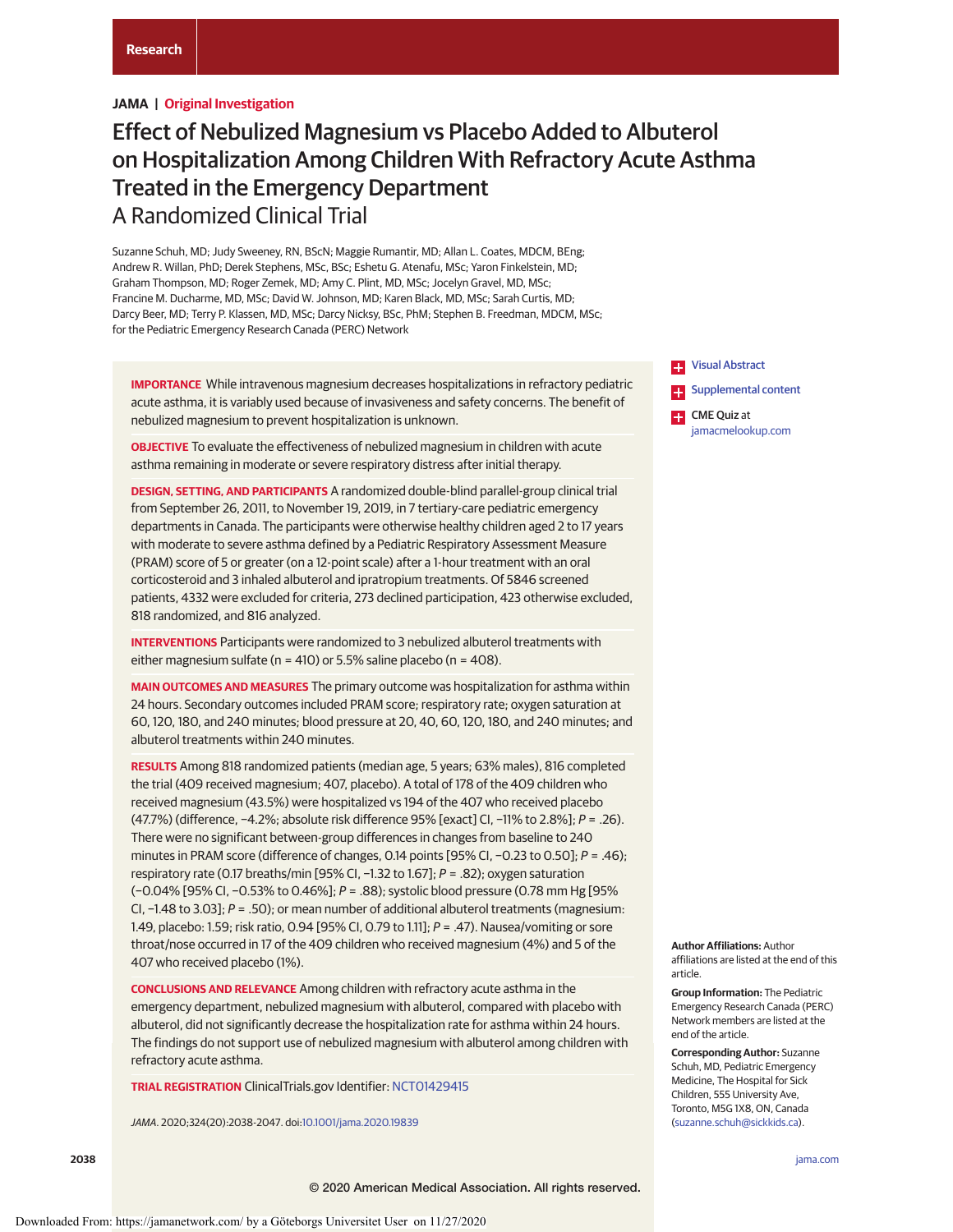cute asthma is a leading cause of pediatric hospitalizations.<sup>1</sup> While inhaled  $β_2$  agonists, anticholinergics, and systemic corticosteroids are widely recommended to reduce hospitalizations in severe asthma exacerbations,<sup>2-4</sup> some children have a limited response to  $\beta_2$ agonists and corticosteroids.<sup>5</sup>

When administered intravenously (IV) to children with severe acute asthma, magnesium has been shown to decrease hospitalizations from the emergency department (ED).<sup>6-9</sup> However, children are rarely discharged home after receiving IV magnesium, and IV magnesium is often given with the intent to prevent intensive care admission.  $\mathbf{^{10,11}}$  Clinician reluctance to use IV magnesium may be in part because of the pain associated with IV insertion and because of its well-known association with hypotension.<sup>10,11</sup> In contrast, administration of magnesium by nebulization is noninvasive, and potentially more efficient, because this treatment mode targets the lower airway and reduces systemic exposure.

Previously published pediatric asthma studies of nebulized magnesium were small,<sup>12,13</sup> and had methodological limitations such as lack of focus on health care utilization outcomes<sup>13-15</sup> and not limiting participants to those not responsive to initial optimized care.<sup>12,13,15</sup> Therefore, the Magnesium Nebulization Utilization Management in Pediatric Asthma (MAGNUM PA) Trial was designed to evaluate the effectiveness of inhaled magnesium in children who presented to EDs with an acute asthma exacerbation and remained in moderate or severe respiratory distress after evidence-based standardized initial therapy. The study hypothesis was that the administration of 3 magnesium sulfate nebulization treatments added to ongoing albuterol treatment would result in a lower 24-hour hospitalization rate compared with albuterol nebulization with placebo.

## Methods

## **Design**

This was a randomized, double-blind, parallel-group, placebo-controlled trial comparing the effect of nebulized magnesium sulfate with albuterol vs placebo with albuterol in children with refractory acute asthma. Written informed consent was obtained from all caregivers and participants, along with assent, as appropriate. The research ethics boards of all institutions approved the trial. The trial was registered at ClinicalTrials.gov and the protocol has been published<sup>16</sup> (and is available in [Supplement 1\)](https://jamanetwork.com/journals/jama/fullarticle/10.1001/jama.2020.19839?utm_campaign=articlePDF%26utm_medium=articlePDFlink%26utm_source=articlePDF%26utm_content=jama.2020.19839) and the statistical analysis plan and its amendments are summarized in [Supplement 2,](https://jamanetwork.com/journals/jama/fullarticle/10.1001/jama.2020.19839?utm_campaign=articlePDF%26utm_medium=articlePDFlink%26utm_source=articlePDF%26utm_content=jama.2020.19839) [Supplement 3,](https://jamanetwork.com/journals/jama/fullarticle/10.1001/jama.2020.19839?utm_campaign=articlePDF%26utm_medium=articlePDFlink%26utm_source=articlePDF%26utm_content=jama.2020.19839) and [Supplement 4.](https://jamanetwork.com/journals/jama/fullarticle/10.1001/jama.2020.19839?utm_campaign=articlePDF%26utm_medium=articlePDFlink%26utm_source=articlePDF%26utm_content=jama.2020.19839) In this trial, we enrolled children with acute asthma in 7 Canadian tertiary-care pediatric EDs belonging to the Pediatric Emergency Research Canada Network (eTable 1 in [Supplement 5\)](https://jamanetwork.com/journals/jama/fullarticle/10.1001/jama.2020.19839?utm_campaign=articlePDF%26utm_medium=articlePDFlink%26utm_source=articlePDF%26utm_content=jama.2020.19839).

#### Trial Participants

Children 2 to 17 years of age were eligible if they had a diagnosis of asthma made by a physician, had a previous episode of acute wheeze treated with an inhaled bronchodilator or a systemic corticosteroid, and had persistent moderate to

## **Key Points**

**Question** What is the effectiveness of nebulized magnesium in children and adolescents with acute asthma in the emergency department who remain in moderate or severe respiratory distress after evidence-based standardized initial therapy?

**Findings** In this randomized clinical trial that included 816 patients, nebulized magnesium with albuterol, compared with placebo with albuterol, did not significantly decrease the rate of hospitalization for asthma within 24 hours (43.5% vs 47.7%, respectively).

**Meaning** The findings do not support use of nebulized magnesium with albuterol among children with refractory acute asthma.

severe asthma after the completion of a 1-hour initial asthma treatment period. The latter was designed to optimize routine management and included an oral corticosteroid (ie, dexamethasone, 0.3-0.6 mg/kg/dose, maximum, 20 mg; or prednisolone, 1-2 mg/kg/dose, maximum, 60 mg) with 3 consecutive inhaled albuterol (500-1000 μg/treatment) and ipratropium bromide (80 μg/treatment) treatments via a metered dose inhaler or a nebulizer (albuterol, 5 mg/treatment; ipratropium bromide, 500 μg/treatment). We excluded children requiring immediate airway management; children who received IV magnesium prior to enrollment; children with comorbidities such as chronic lung, cardiovascular, kidney, neurologic, or other systemic disease; and children with a known hypersensitivity to magnesium. Families without adequate command of the English or French language, without telephone or e-mail contact information, and those previously enrolled were also excluded.

Persistent moderate to severe asthma after the aforementioned initial therapy was defined by a Pediatric Respiratory Assessment Measure (PRAM) score of 5 points or greater (Table 1; eAppendix 2 in [Supplement 3\)](https://jamanetwork.com/journals/jama/fullarticle/10.1001/jama.2020.19839?utm_campaign=articlePDF%26utm_medium=articlePDFlink%26utm_source=articlePDF%26utm_content=jama.2020.19839).<sup>19</sup> This cutoff was chosen based on the high proportion of asthma hospitalizations with PRAM scores of 5 or greater after initial therapy (eTables 2 and 3 in [Supplement 5\)](https://jamanetwork.com/journals/jama/fullarticle/10.1001/jama.2020.19839?utm_campaign=articlePDF%26utm_medium=articlePDFlink%26utm_source=articlePDF%26utm_content=jama.2020.19839). The PRAM score represents a 12-point pediatric acute asthma measurement tool (higher PRAM scores indicate higher asthma severity), which has been fully validated in the ED setting for use in children 12 months of age or older.17,20,21

## Randomization and Blinding

Using random number–generating software at [https://www.](https://www.randomizer.org/) [randomizer.org/,](https://www.randomizer.org/) the research pharmacist (D.N.) at the coordinating center produced master randomization tables, stratified by site and age (≤5 years vs ≥6 years). Permuted block randomization with block sizes of 6 and 8 with a 1:1 allocation ratio of magnesium to placebo was used. The randomization sequence was restricted to the coordinating research pharmacy until the study database was locked. Consecutively numbered kits containing either magnesium sulfate or 5.5% saline placebo (to match tonicity of magnesium sulfate) were prepared by each pharmacy according to the procedure manual supplied by the coordinating center.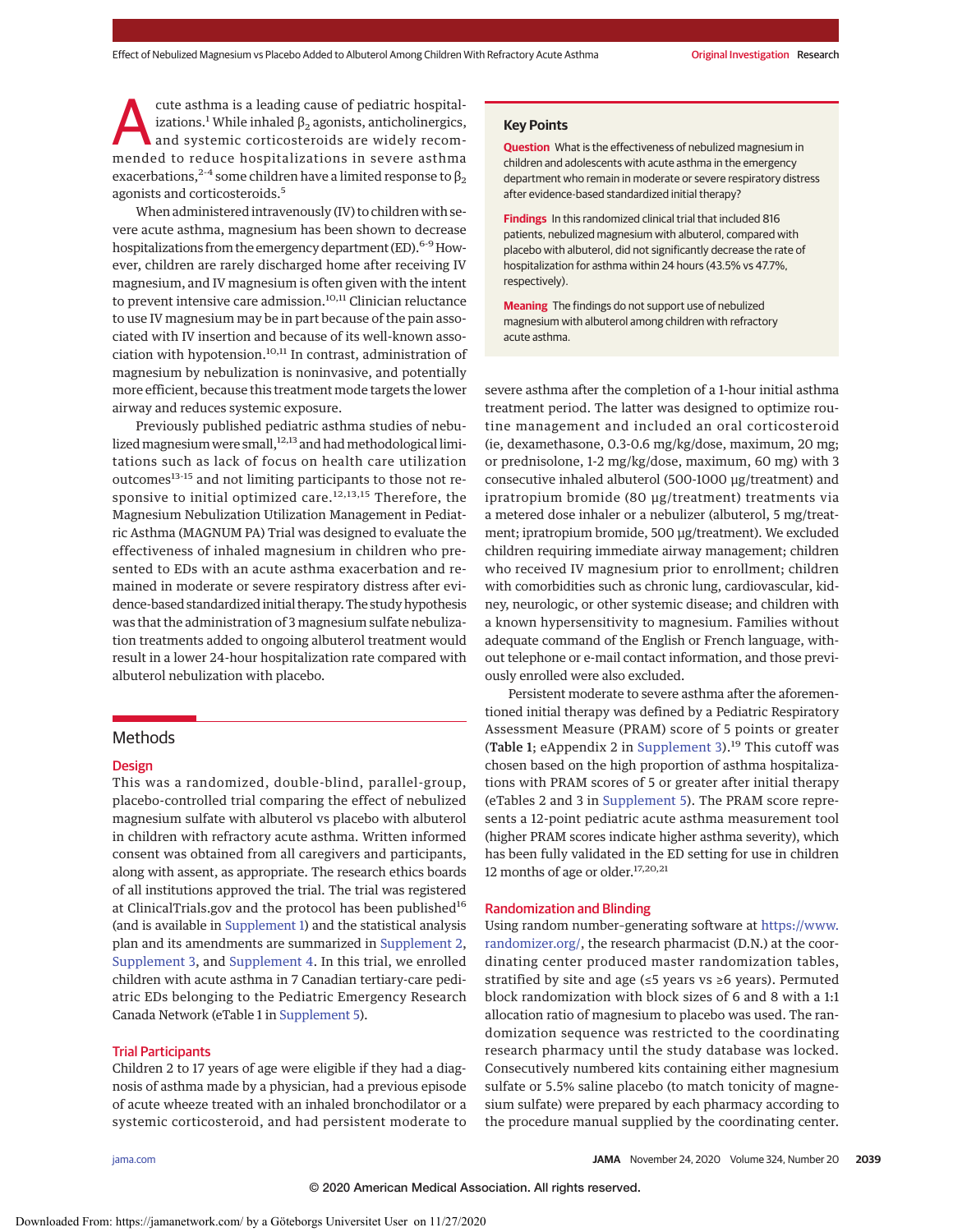| Table 1. Pediatric Respiratory Assessment Measure Score <sup>a</sup> |               |                       |                               |                                                                    |  |  |  |  |
|----------------------------------------------------------------------|---------------|-----------------------|-------------------------------|--------------------------------------------------------------------|--|--|--|--|
|                                                                      | <b>Points</b> |                       |                               |                                                                    |  |  |  |  |
| Sign                                                                 | $\mathbf{0}$  | 1                     | $\overline{2}$                | 3                                                                  |  |  |  |  |
| Suprasternal retractions                                             | Absent        |                       | Present                       |                                                                    |  |  |  |  |
| Scalene muscle<br>contraction                                        | Absent        |                       | Present                       |                                                                    |  |  |  |  |
| Air entry                                                            | Normal        | Decreased<br>at bases | Widespread<br>decrease        | Absent/minimal                                                     |  |  |  |  |
| Wheezing                                                             | Absent        | Expiratory only       | Inspiratory<br>and expiratory | Audible without stethoscope/silent<br>chest with minimal air entry |  |  |  |  |
| Oxygen saturation                                                    | >95%          | 92%-94%               | ≤91%                          |                                                                    |  |  |  |  |
| Oxygen saturation<br>in Calgary <sup>b</sup>                         | >93%          | 90%-92%               | ≤89%                          |                                                                    |  |  |  |  |

Reprinted from The Journal of Pediatrics with permission from Elsevier.<sup>17</sup>

<sup>a</sup> PRAM score represents the sum of the individual components (range, 0-12). PRAM scores of 0-3, 4-7, and 8-12 points represent mild, moderate, and severe asthma, respectively.17

<sup>b</sup> Because Calgary, Alberta, Canada, is 1000 m above sea level, the saturation cutoffs have been adjusted accordingly<sup>18</sup> (see eAppendix 2 in [Supplement 5](https://jamanetwork.com/journals/jama/fullarticle/10.1001/jama.2020.19839?utm_campaign=articlePDF%26utm_medium=articlePDFlink%26utm_source=articlePDF%26utm_content=jama.2020.19839) for details).

The magnesium and placebo solutions were identical in volume, color, taste, and smell, both in the steady state and during nebulization, as verified by the coordinating center pharmacy. Study participants, research nurses, ED staff, and the study analyst were blinded to the treatment assignment (see eAppendixes 3 and 4 and eTable 4 in [Supplement 5](https://jamanetwork.com/journals/jama/fullarticle/10.1001/jama.2020.19839?utm_campaign=articlePDF%26utm_medium=articlePDFlink%26utm_source=articlePDF%26utm_content=jama.2020.19839) for study blinding and unblinding procedures).

## **Procedures**

Prior to the study start, dedicated research nurses received training about the study protocol, data collection, and treatment delivery using standardized in-person sessions. They collected patient-level data and study-related outcomes, conducted trial interventions, and entered study data into a secure electronic database. To maximize the accuracy of the PRAM measurement, all study nurses and site investigators completed an online PRAM training module<sup>22</sup> available at [https://](https://enseignement.chusj.org/PRAM-En) [enseignement.chusj.org/PRAM-En.](https://enseignement.chusj.org/PRAM-En)

Eligible participants received 3 consecutive nebulization treatments, consisting of 5 mg (1 mL) of albuterol and either 600 mg (1.2 mL) of magnesium sulfate (Sandoz) or 1.2 mL of 5.5% saline. Sterile water (3.8 mL) was added to each nebulization treatment in both groups to achieve identical tonicity of both intervention and placebo solutions (eAppendix 3 and eTable 4 in [Supplement 5\)](https://jamanetwork.com/journals/jama/fullarticle/10.1001/jama.2020.19839?utm_campaign=articlePDF%26utm_medium=articlePDFlink%26utm_source=articlePDF%26utm_content=jama.2020.19839). The selected dose of magnesium was at the upper end of the dosage range previously used.<sup>23</sup> Because pulmonary deposition, in terms of dose/kg, of nebulization treatments in younger children is similar to that in their older counterparts, $24$  we used the same magnesium dose in all participants. To optimize pulmonary deposition in all participants, we pretested and selected the AeroNebGo nebulizer (Philips) attached to the Idehaler holding chamber (La Diffusion Technique Française). This high-efficiency delivery system has been shown to deliver 20% of the medication dose to the lungs compared with 4% delivered via conventional nebulizers (eAppendix 5 in [Supplement 5\)](https://jamanetwork.com/journals/jama/fullarticle/10.1001/jama.2020.19839?utm_campaign=articlePDF%26utm_medium=articlePDFlink%26utm_source=articlePDF%26utm_content=jama.2020.19839).<sup>25,26</sup>

Emergency physicians used their clinical judgment to determine the need for additional asthma therapies and made disposition determinations as per usual practice. Discharged children received prescriptions for inhaled albuterol, oral corticosteroid, and inhaled corticosteroid.

#### **Outcomes**

The primary outcome measure was physicians' decision to hospitalize children for persistent respiratory distress or the need for supplemental oxygen within 24 hours of randomization. Hospitalization is a clinically powerful and policy-relevant marker of treatment failure of importance to clinicians, families, and health care organizations because half of pediatric asthma costs relate to hospitalizations.<sup>27</sup>

The secondary outcomes specified a priori included changes in the PRAM score (PRAM is a validated summative pediatric acute asthma score ranging 0-12 points, where PRAM scores of 1-3, 4-7, and 8-12 points indicate mild, moderate, and severe asthma, respectively, with a change of 3 points regarded as clinically significant; Table  $1)^{17,20}$ ; respiratory rate; oxygen saturation (on room air) from postrandomization baseline to 60, 120, 180, and 240 minutes (or up to the time of disposition) after starting the intervention; changes in blood pressure from baseline to 20, 40, 60, 120, 180, and 240 minutes; and the number of additional albuterol treatments administered within 240 minutes. Adverse effects included adverse events (AEs) coded using the Medical Dictionary for Regulatory Activities, version 19, and serious AEs (SAEs). Predefined expected life/disease-related occurrences, such as cough, respiratory distress, asthma-related hospitalization, IV insertion, sinus tachycardia, and bitter/salty taste of the experimental solution, were not considered AEs in either group and were not measured as such. We a priori defined SAEs as hypotension requiring medical intervention, apnea, or admission to the intensive care unit. Other (exploratory) outcomes included asthma-related (1) hospitalizations, (2) unscheduled medical visits to any facility within 72 hours of ED discharge, and (3) administration of IV magnesium in the ED after the experimental intervention.

## Statistical Analyses

This trial was initially launched as a 2-center trial, with a targeted sample size of 284 patients, which was able to detect a minimally significant difference of 15 percentage points to decrease the hospitalization rate (ie, primary outcome) from 30% to 15%, with a power of 80%. This difference was determined after discussion with all study investigators. However, during this phase, the primary outcome rate had an overall event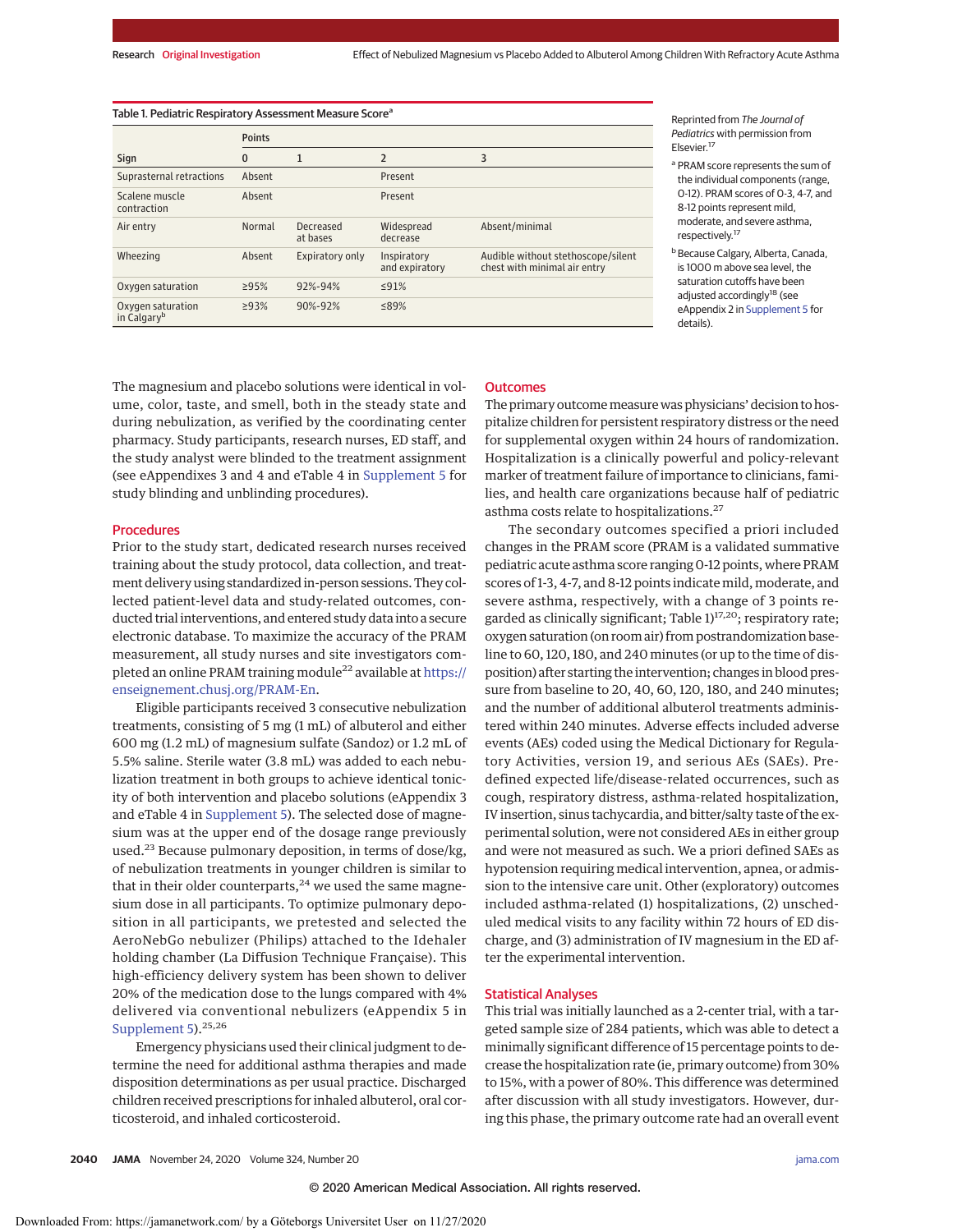rate of 50% (no between-group analysis was performed) and we thus realized we would be underpowered to evaluate our primary outcome. Therefore, this phase of the study was considered to be a pilot phase and the knowledge gained informed the full study design and the final protocol sample size calculations targeting a difference of 10 percentage points between groups in the primary outcome. Because the study remained blinded, and no analyses were performed, the final significance threshold remained unchanged.

The new targeted difference of 10 percentage points was based on a national survey of pediatric emergency medicine physicians<sup>10</sup> and on the evidence that this difference has previously led to changes in national guidelines.<sup>28</sup> Using a type I, 2-sided error of .05 and 80% power, our new targeted sample size was 816 participants.

All analyses were specified a priori and performed according to the assigned randomization group. All significance thresholds were 2-sided. To account for the multiple comparisons required to assess secondary outcomes, we used the Holm method, resulting in a significance level of 0.008 for each of the 6 secondary outcomes.<sup>29</sup> Other outcomes were not adjusted for multiplicity. Because adverse effects were uncommon, these were reported only in a descriptive way.

The data monitoring committee met annually (eAppendix 6 in [Supplement 5\)](https://jamanetwork.com/journals/jama/fullarticle/10.1001/jama.2020.19839?utm_campaign=articlePDF%26utm_medium=articlePDFlink%26utm_source=articlePDF%26utm_content=jama.2020.19839). There was 1 planned interim analysis after the first 200 randomized patients, with a 1-sided hypothesis for the primary outcome set at 0.01 significance level. Because this 1-tailed test would only reject the null hypothesis if hospitalizations were more frequent in the magnesium than in the placebo group (contrary to the study hypothesis), the significance level for the final analysis of efficacy was not adjusted.

Baseline variables were summarized with descriptive statistics. For our primary analysis, we used a 2-sided Fisher exact test to examine the treatment effect on hospitalization within 24 hours. Further, we performed post hoc analyses using generalized linear mixed modeling for the primary and all other outcome analyses to control for randomization stratification by age group and site, where the site was treated as a random effect. This method was also used in the per-protocol analysis to estimate treatment effect of magnesium in children who received all experimental treatments. Adjusted relative risk differences were used to quantify effect sizes. We used the following a priori–identified subgroups for subgroup analyses: postrandomization baseline PRAM score of 8 or greater (indicating severe asthma),<sup>17,20</sup> age 5 years or younger,<sup>30</sup> male sex,<sup>31</sup> personal history of atopy, and historical report of viral-induced preschool wheeze (defined as age ≤5 years without atopy or cough between upper respiratory infections).<sup>32</sup> For subgroup analyses, we used generalized linear mixed modeling with treatment group-subgroup interaction factor, controlling for stratification variables, and reported adjusted risk differences for each subgroup. To analyze our secondary outcomes, we used the mixed-model method to compare changes from baseline in PRAM score, respiratory rate, oxygen saturation, and blood pressure between groups for the times previously specified, and generalized linear mixed modeling with negative binomial distribution to compare the number of additional albuterol ED treatments administered within 240 minutes between groups. The aforementioned generalized linear mixed modeling was also used to examine magnesium treatment effect on hospitalizations within 72 hours, revisits within 72 hours, and IV magnesium treatment after the experimental therapy.

No imputation was conducted for the missing data. Overall significance for primary and secondary outcomes was set at .05 (2-sided). Statistical analysis was performed using version 9.4 of the SAS system for Windows (SAS Institute, 2002-2012) and the open source statistical software R version 3.5.3 (The R Foundation for Statistical Computing, Vienna, Austria, 2019).

# Results

Between September 26, 2011, and November 19, 2019, 818 participants were randomized. A total of 99.8% (409/410) of children in the magnesium sulfate and 99.8% (407/408) of those in the placebo groups completed follow-up (Figure 1). Because 2 participants could not be included in the primary analysis, our data monitoring committee agreed with expanding enrollment to 818 patients. Trial groups were similar with respect to baseline characteristics (Table 2). Overall, 756 children (93%) received all 3 intervention treatments; 88.3% (361/409) in the magnesium and 97.1% (395/ 407) in the placebo groups.

Missing data were negligible (<5%) to none, with the exception of the preschool wheeze subgroup (missing data, 12%). Nonimputed data were used in the presented results.

## Primary Outcome

Overall, 372 of 816 participants (45.6%) were hospitalized within 24 hours: 178 of 409 (43.5%) in the magnesium group vs 194 of 407 (47.7%) in the placebo group (difference, −4.2%; absolute risk difference 95% [exact] CI, −11% to 2.8%; *P* = .26; Table 3, Table 4, and Table 5). Specifically, 364 children were hospitalized at the index ED visit (magnesium: 172 [42.1%] vs placebo: 192 [47.2%]) and 8 were admitted during a return visit after initial discharge (magnesium: 6, placebo: 2). Controlling for stratification at randomization for age group and site confirmed lack of statistically significant association between treatment assignment and the primary outcome (Table 3, Table 4, and Table 5). The analysis restricted to the 756 children who completed all experimental treatments also did not reveal a significant association between hospitalization and treatment assignment (Table 3).

There was no statistically significant treatment effect of magnesium and albuterol vs placebo and albuterol in any of the subgroups (Figure 2).

## Secondary Outcomes

There were no significant between-group differences in the changes from baseline to 240 minutes in PRAM score (difference in changes, 0.14 points [95% CI, −0.23 to 0.51]; *P* = .45); respiratory rate (0.31 breaths/min (95% CI, −1.17 to 1.79];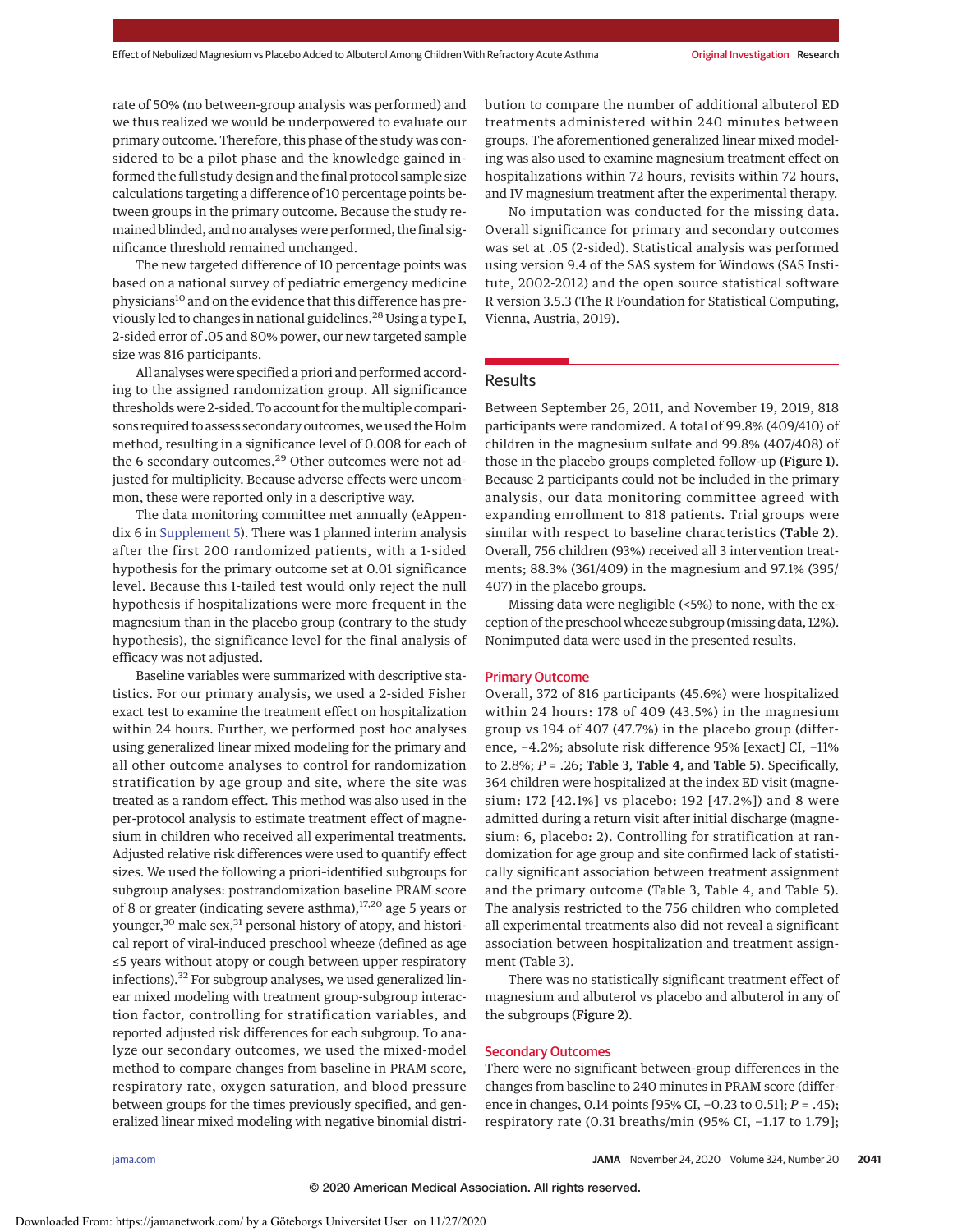#### Figure 1. Enrollment and Randomization in the Trial



PRAM indicates Pediatric Respiratory Assessment Measure.

- <sup>a</sup> Some participants were excluded for more than 1 criterion.
- <sup>b</sup> See Table 1 for PRAM calculation and severity interpretation.
- <sup>c</sup> Children with previous wheeze not treated with bronchodilators or corticosteroids.
- <sup>d</sup> Randomization was stratified by site and age group

|                                                                       | Group, No. (%)          |                       |
|-----------------------------------------------------------------------|-------------------------|-----------------------|
| Characteristic                                                        | Magnesium ( $n = 409$ ) | Placebo ( $n = 407$ ) |
| Age, median (IQR), y                                                  | $4.0(3.0-7.0)$          | $5.0(3.0-7.0)$        |
| Age $\leq$ 5 y                                                        | 253(61.9)               | 250(61.4)             |
| Sex                                                                   |                         |                       |
| Male                                                                  | 257(62.8)               | 260(63.9)             |
| Female                                                                | 152 (37.2)              | 147(36.1)             |
| Hospitalized for asthma in preceding year                             | 105/408 (25.7)          | 92/401 (22.9)         |
| Previous ICU admission for asthma                                     | 43/408 (10.5)           | 36/401 (9.0)          |
| Personal history of atopy <sup>a</sup>                                | 253/401 (63.1)          | 240/398 (60.3)        |
| Family history of atopy <sup>b</sup>                                  | 307/403 (76.2)          | 296/398 (74.4)        |
| Preschool wheeze <sup>c</sup>                                         | 63/363 (17.4)           | 56/349 (16.0)         |
| Upper respiratory infection                                           | 293 (71.6)              | 279(68.6)             |
| Duration of respiratory distress prior to ED arrival, median (IQR), h | 16.0 (12.0-24.0)        | 17.0 (10.0-24.0)      |
| Prior ED visit during this episode                                    | 78 (19.1)               | 79 (19.4)             |
| Self-administered albuterol within 48 h preceding ED arrival          | 368 (90.0)              | 374 (91.9)            |
| Oral corticosteroid administered within 48 h preceding ED arrival     | 73 (17.8)               | 72(17.7)              |
| Inhaled corticosteroid administered within 48 h preceding ED arrival  | 248 (60.6)              | 223 (54.8)            |
| PRAM score, median (IQR) <sup>d</sup>                                 | $6(5-7)$                | $6(5-7)$              |
| PRAM score ≥8 <sup>d</sup>                                            | 61(14.9)                | 69 (16.9)             |
| Respiratory rate/min, median (IQR) <sup>d</sup>                       | $36(32-44)$             | 38 (30-44)            |
| Heart rate/min, median (IQR) <sup>d</sup>                             | 147 (135-158)           | 146 (134-160)         |
| Oxygen saturation, median (IQR), % <sup>d</sup>                       | 94 (92-96)              | 94 (92-96)            |
| Blood pressure, median (IQR), mm Hg <sup>d</sup>                      |                         |                       |
| Systolic                                                              | 108 (101-116)           | 106 (100-115)         |
| <b>Diastolic</b>                                                      | $62(56-68)$             | 63 (57-70)            |

Abbreviations: ED, emergency department; DBP, diastolic blood pressure; ICU, intensive care unit; IQR, interquartile range; PRAM, Pediatric Respiratory Assessment Measure (see Table 1 for calculation and interpretation); SBP, systolic blood pressure.

<sup>a</sup> History of asthma, allergic rhinitis, or eczema.

<sup>b</sup> History of asthma, allergic rhinitis, or eczema in parents or siblings.

<sup>c</sup> Age 2-5 years, with history of no cough/wheeze between colds and no personal atopy.

<sup>d</sup> Measured at enrollment.

**2042 JAMA** November 24, 2020 Volume 324, Number 20 **(Reprinted)** [jama.com](http://www.jama.com?utm_campaign=articlePDF%26utm_medium=articlePDFlink%26utm_source=articlePDF%26utm_content=jama.2020.19839)

© 2020 American Medical Association. All rights reserved.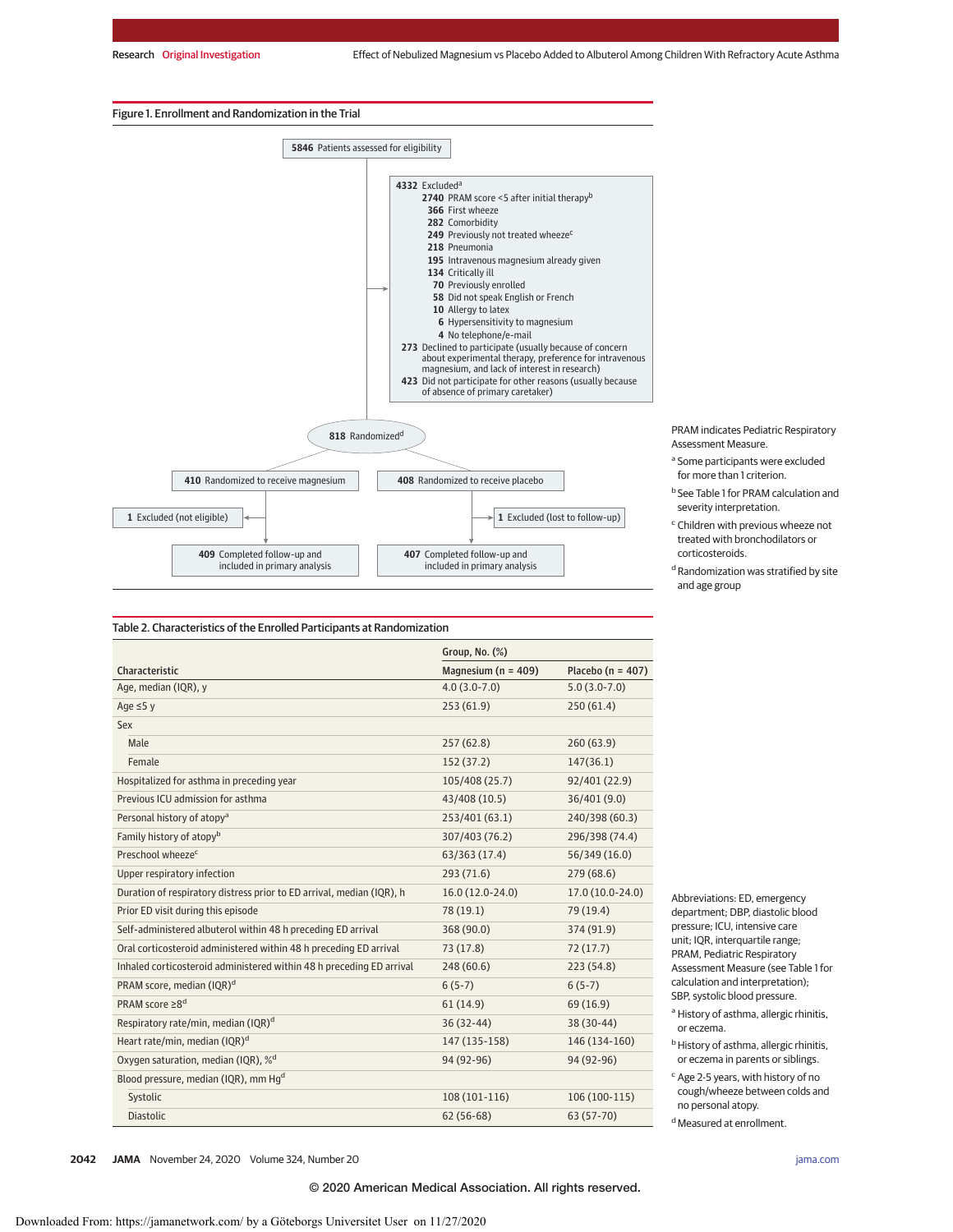| Table 3. Primary Outcome of Hospitalization and Secondary Outcome of Need for Additional Albuterol <sup>a</sup> |                          |                        |                                                                                             |         |                                                          |         |  |
|-----------------------------------------------------------------------------------------------------------------|--------------------------|------------------------|---------------------------------------------------------------------------------------------|---------|----------------------------------------------------------|---------|--|
|                                                                                                                 | Group, No. (%)           |                        | Unadjusted                                                                                  |         | Adjusted                                                 |         |  |
| Outcome                                                                                                         | Magnesium<br>$(n = 409)$ | Placebo<br>$(n = 407)$ | <b>Risk difference</b><br>(95% CI)                                                          | P value | <b>Risk difference</b><br>$(95\% \text{ Cl})^{\text{b}}$ | P value |  |
| Primary outcome                                                                                                 |                          |                        |                                                                                             |         |                                                          |         |  |
| Hospitalization within 24 h                                                                                     |                          |                        |                                                                                             |         |                                                          |         |  |
| All patients                                                                                                    | 178 (43.5)               | 194 (47.7)             | $-0.04$ ( $-0.11$ to 0.03)                                                                  | .26     | $-0.05$ ( $-0.13$ to 0.02)                               | .18     |  |
| Patients with full experimental therapy <sup>c</sup>                                                            | 158/361 (43.8)           | 188/395 (47.6)         | $-0.04$ ( $-0.11$ to 0.03)                                                                  | .29     | $-0.04$ ( $-0.10$ to 0.03)                               | .25     |  |
| Secondary outcome (additional albuterol treatments within 240 min) <sup>d</sup>                                 |                          |                        |                                                                                             |         |                                                          |         |  |
| Additional albuterol treatments,<br>unadjusted mean (95% CI)                                                    | $1.49(1.32-1.69)$        | $1.59(1.41-1.79)$      | 0.94 (0.79 to $1.11$ ) <sup>e</sup>                                                         | .47     | 0.94 (0.78 to $1.14$ ) <sup>e</sup>                      | .53     |  |
| <sup>a</sup> All comparisons have controlled for stratification at randomization for site and                   |                          |                        | <sup>c</sup> This was a sensitivity analysis, with the full experimental therapy defined as |         |                                                          |         |  |
| age group.                                                                                                      |                          |                        | completion of all 3 study treatments.                                                       |         |                                                          |         |  |

b Post hoc adjustment was made for stratification at randomization for age group, with site as a random effect.

completion of all 3 study treatments.

<sup>d</sup> The 240-minute interval was chosen to show the potential effect of magnesium over the time period when most hospitalization decisions in asthma are made. <sup>e</sup> Risk ratio (95% CI).

#### Table 4. Secondary Outcomes of the Trial

|                                                 | Magnesium group ( $n = 409$ )                 |                                |                                      | Placebo group ( $n = 407$ )   |                                |                                        | Unadjusted                               |         |                                                         |         |
|-------------------------------------------------|-----------------------------------------------|--------------------------------|--------------------------------------|-------------------------------|--------------------------------|----------------------------------------|------------------------------------------|---------|---------------------------------------------------------|---------|
| <b>Outcome</b>                                  | Preintervention.<br>mean (SD)                 | Postintervention,<br>mean (SD) | Unadjusted<br>difference<br>(95% CI) | Preintervention,<br>mean (SD) | Postintervention,<br>mean (SD) | Unadjusted<br>difference<br>(95% CI)   | Difference-<br>in-difference<br>(95% CI) | P value | Difference-<br>in-difference<br>$(95%$ CI) <sup>a</sup> | P value |
|                                                 | Changes from baseline to 240 min <sup>b</sup> |                                |                                      |                               |                                |                                        |                                          |         |                                                         |         |
| <b>PRAM<sup>c</sup></b>                         | 6.18(1.33)                                    | 3.84(1.94)                     | 2.43<br>(2.16 <sub>to</sub><br>2.69) | 6.37(1.27)                    | 4.13(2.04)                     | 2.29<br>(2.04 <sub>to</sub> )<br>2.54) | 0.14<br>$(-0.23)$<br>0.50)               | .46     | 0.14<br>$(-0.23)$<br>0.51)                              | .45     |
| Respiratory<br>rate<br>(breaths/min)            | 38.09 (9.41)                                  | 34.35 (8.86)                   | 4.01<br>(2.93)<br>5.09)              | 38.21 (9.86)                  | 34.54 (8.86)                   | 3.84<br>$(2.81$ to<br>4.87             | 0.17<br>$(-1.32)$ to<br>1.67)            | .82     | 0.31<br>$(-1.17)$ to<br>1.79)                           | .68     |
| Oxygen<br>saturation<br>$(\%)$                  | 94.00 (3.11)                                  | 94.50 (3.04)                   | $-0.91$<br>$(-1.27)$ to<br>$-0.55$ ) | 94.20 (3.07)                  | 94.90 (2.96)                   | $-0.87$<br>$(-1.21)$<br>$-0.53$ )      | $-0.04$<br>$(-0.53)$ to<br>0.46)         | .88     | $-0.05$<br>$(-0.54)$<br>0.45)                           | .86     |
| Systolic<br>blood<br>pressure,<br>mm Hq         | 108.4 (11.82)                                 | 108.31 (12.41)                 | 0.24<br>$(-1.41)$<br>1.89)           | 108.0 (10.75)                 | 108.77 (12.96)                 | $-0.54$<br>$(-2.08)$ to<br>1.01)       | 0.78<br>$(-1.48)$<br>3.03)               | .50     | 0.61<br>$(-1.64)$<br>2.85)                              | .60     |
| <b>Diastolic</b><br>blood<br>pressure,<br>mm Hq | 62.59 (11.24)                                 | 59.64 (11.6)                   | 3.12<br>(1.41)<br>4.83)              | 63.13 (10.65)                 | 58.85 (10.47)                  | 4.45<br>(2.84t)<br>6.07)               | $-1.33$<br>$(-3.68)$ to<br>1.02)         | .27     | $-1.35$<br>$(-3.70)$ to<br>0.99)                        | .26     |

Abbreviation: PRAM, Pediatric Respiratory Assessment Measure.

<sup>a</sup> Post hoc adjustment was made for stratification at randomization for age group, with site as a random effect.

asthma are made. Additional time points are included in eTable 5 in [Supplement 5.](https://jamanetwork.com/journals/jama/fullarticle/10.1001/jama.2020.19839?utm_campaign=articlePDF%26utm_medium=articlePDFlink%26utm_source=articlePDF%26utm_content=jama.2020.19839)

<sup>b</sup> The 240-minute interval was chosen to show the potential effect of

<sup>c</sup> See Table 1 for score calculation and severity interpretation.

magnesium over the time period when most hospitalization decisions in

#### Table 5. Other Outcomes of the Trial

|                                                               | Group, No. $(\%)$               |                        | Unadjusted                         |         | Adjusted                                           |         |  |
|---------------------------------------------------------------|---------------------------------|------------------------|------------------------------------|---------|----------------------------------------------------|---------|--|
| <b>Outcome</b>                                                | <b>Magnesium</b><br>$(n = 409)$ | Placebo<br>$(n = 407)$ | <b>Risk difference</b><br>(95% CI) | P value | <b>Risk difference</b><br>$(95\%$ CI) <sup>a</sup> | P value |  |
| Hospitalization within 72 h                                   | 180 (44.01)                     | 196 (48.16)            | $-0.04$ ( $-0.11$ to 0.03)         | .23     | $-0.05$ ( $-0.10$ to 0.02)                         | .19     |  |
| Revisit to any medical facility<br>within 72 h                | 21/236 (8.90)                   | 15/215 (6.98)          | $0.02$ (-0.03 to 0.07)             | .45     | $0.02$ (-0.07 to 5.57)                             | .54     |  |
| Intravenous magnesium<br>in emergency department <sup>b</sup> | 100(24.45)                      | 115 (28.26)            | $-0.04$ ( $-0.10$ to 0.02)         | .22     | $-0.04$ ( $-0.09$ to 0.02)                         | .19     |  |

<sup>a</sup> Post hoc adjustment was made for stratification at randomization for age group, with site as a random effect.

<sup>b</sup> Intravenous magnesium was administered after the experimental therapy.

*P* = .68); oxygen saturation (−0.05% [95% CI, −0.54% to 0.45%]; *P* = .86); systolic blood pressure (0.61 mm Hg [95% CI, -1.64 to 2.85];  $P = .60$ ; or mean number of additional albuterol treatments (magnesium: 1.49, placebo: 1.59 [adjusted risk ratio, 0.94 [95% CI, 0.78 to 1.14]; *P* = .53). While the small differences in

diastolic blood pressure changes at 20, 40, and 60 minutes reached significance, the directionality was contrary to the study hypothesis. The results of the changes in these outcomes to prespecified end points are summarized in eAppendix 7 in [Supplement 5](https://jamanetwork.com/journals/jama/fullarticle/10.1001/jama.2020.19839?utm_campaign=articlePDF%26utm_medium=articlePDFlink%26utm_source=articlePDF%26utm_content=jama.2020.19839) and eTable 5 in [Supplement 5.](https://jamanetwork.com/journals/jama/fullarticle/10.1001/jama.2020.19839?utm_campaign=articlePDF%26utm_medium=articlePDFlink%26utm_source=articlePDF%26utm_content=jama.2020.19839) The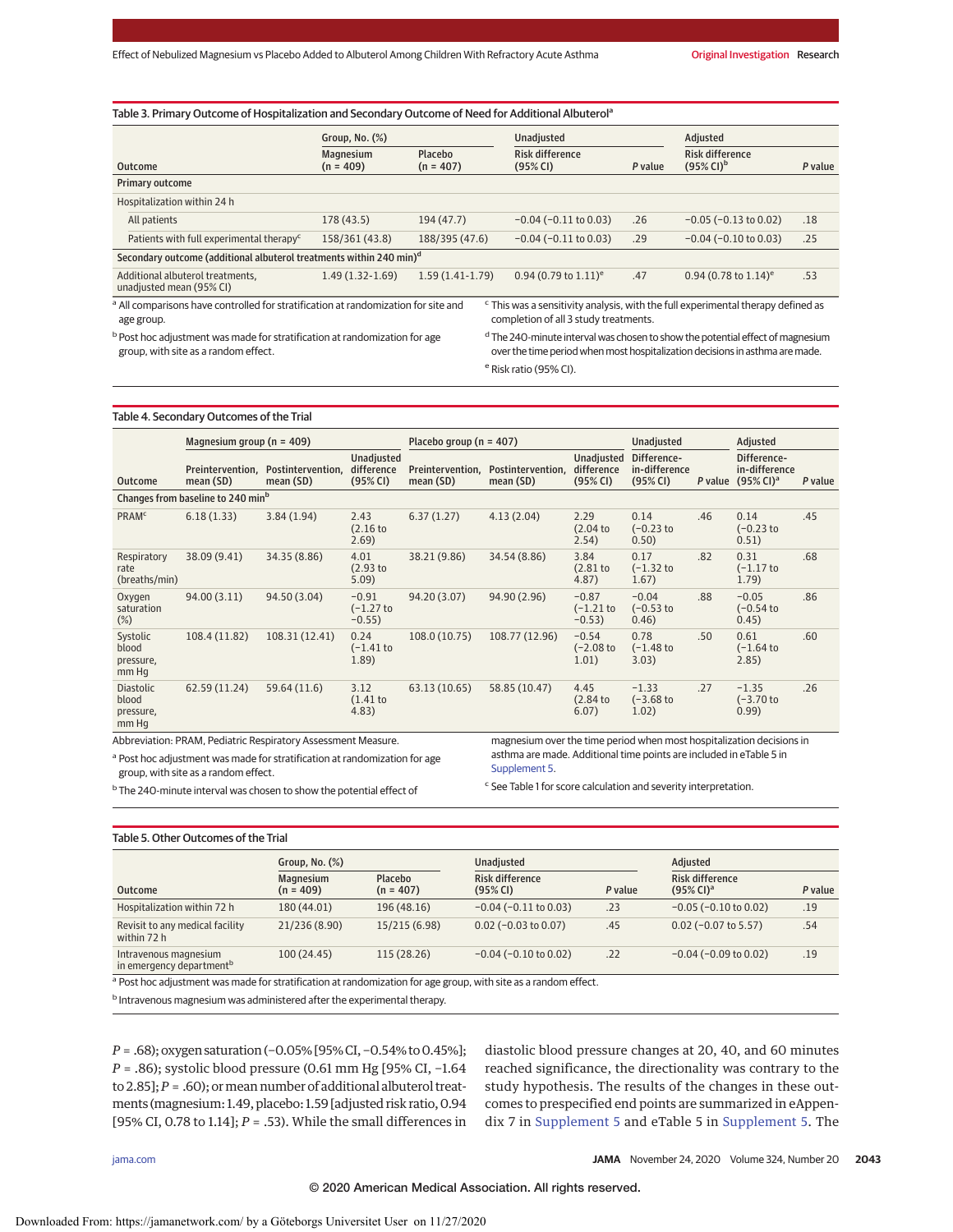### Figure 2. Subgroup Analyses for the Primary Outcome

|                                     | No./total No. |         | <b>Unadjusted risk</b>        |                  | Favors    | Favors             |     | P for |             |
|-------------------------------------|---------------|---------|-------------------------------|------------------|-----------|--------------------|-----|-------|-------------|
| Source                              | Magnesium     | Placebo | difference (95% CI)           |                  | magnesium | placebo            |     |       | interaction |
| Overall total                       | 178/409       | 194/407 | $-0.04$ ( $-0.11$ to $0.03$ ) |                  |           |                    |     |       |             |
| Age, y                              |               |         |                               |                  |           |                    |     |       |             |
| $\leq$ 5                            | 68/156        | 68/157  | $0.00$ (-0.11 to 0.11)        |                  |           |                    |     |       |             |
| >5                                  | 110/253       | 126/250 | $-0.07$ ( $-0.16$ to $0.02$ ) |                  |           |                    |     | .33   |             |
| <b>PRAM</b> score                   |               |         |                               |                  |           |                    |     |       |             |
| $\geq 8$                            | 45/61         | 49/69   | $0.03$ (-0.13 to 0.18)        |                  |           |                    |     |       |             |
| < 8                                 | 133/348       | 145/338 | $-0.05$ ( $-0.12$ to $0.03$ ) |                  |           |                    |     |       | .20         |
| Sex                                 |               |         |                               |                  |           |                    |     |       |             |
| Female                              | 68/152        | 76/147  | $-0.07$ ( $-0.18$ to $0.04$ ) |                  |           |                    |     |       |             |
| Male                                | 110/257       | 118/260 | $-0.03$ ( $-0.11$ to $0.06$ ) |                  |           |                    |     | .69   |             |
| Atopy                               |               |         |                               |                  |           |                    |     |       |             |
| Yes                                 | 110/253       | 110/239 | $-0.03$ ( $-0.11$ to $0.06$ ) |                  |           |                    |     |       |             |
| No                                  | 66/148        | 79/158  | $-0.05$ ( $-0.17$ to $0.06$ ) |                  |           |                    |     | .68   |             |
| Preschool wheeze                    |               |         |                               |                  |           |                    |     |       |             |
| Yes                                 | 33/63         | 32/56   | $-0.05$ ( $-0.23$ to $0.13$ ) |                  |           |                    |     |       |             |
| No                                  | 123/300       | 130/293 | $-0.03$ ( $-0.11$ to $0.05$ ) |                  |           |                    |     | .89   |             |
|                                     |               |         |                               | $-0.3$<br>$-0.2$ | $-0.1$    | 0.1<br>$\mathbf 0$ | 0.2 | 0.3   |             |
| Unadjusted risk difference (95% CI) |               |         |                               |                  |           |                    |     |       |             |

Numbers and percentages shown are number of patients hospitalized / number of patients at risk. PRAM indicates Pediatric Respiratory Assessment Measure; see Table 1 for details. Preschool wheeze is defined as age 5 years and younger without atopy or cough between upper respiratory infections. Atopy indicates a personal history of asthma, eczema, or allergic rhinitis.

Table 6. Adverse Events in Study Participants

| Adverse eventa,b                       | Relation<br>to study drug <sup>c</sup> | Magnesium group<br>$(n = 409)$ | Placebo group<br>$(n = 407)$ |
|----------------------------------------|----------------------------------------|--------------------------------|------------------------------|
| Nausea/vomiting                        | Total                                  | $\overline{9}$                 | 5                            |
|                                        | Unlikely                               | 5                              | $\overline{4}$               |
|                                        | Possibly                               | 3                              | $\mathbf{1}$                 |
|                                        | Other                                  | $\mathbf{1}$                   | $\Omega$                     |
| Sore throat/nose,                      | Total                                  | 8                              | $\Omega$                     |
| burning tongue,<br>epistaxis           | Possibly                               | $\overline{7}$                 | $\Omega$                     |
|                                        | Definitely                             | $\mathbf{1}$                   | $\mathbf{0}$                 |
| Rash                                   | Total                                  | $\overline{2}$                 | $\mathbf{1}$                 |
|                                        | Unlikely                               | $\mathbf{1}$                   | $\mathbf{1}$                 |
|                                        | Possibly                               | $\mathbf{1}$                   | $\Omega$                     |
| Ear pain                               | Possibly                               | $\mathbf{1}$                   | $\mathbf{0}$                 |
| Headache                               | Unlikely                               | $\mathbf{0}$                   | $\mathbf{1}$                 |
| Hyperglycemia                          | Unlikely                               | $\mathbf{1}$                   | $\mathbf{0}$                 |
| Hypertension                           | Possibly                               | $\mathbf{1}$                   | $\Omega$                     |
| Hypotension                            | Unlikely                               | $\mathbf{0}$                   | $\mathbf{1}$                 |
| Metabolic acidosis                     | Unlikely                               | $\overline{2}$                 | $\Omega$                     |
| Night terrors                          | Unlikely                               | $\mathbf{0}$                   | $\mathbf{1}$                 |
| Possible pneumonia                     | Unlikely                               | $\mathbf{0}$                   | $\mathbf{1}$                 |
| Possible sepsis                        | Unlikely                               | $\mathbf{0}$                   | $\mathbf{1}$                 |
| Status asthmaticus                     | Unlikely                               | $\mathbf{1}$                   | $\Omega$                     |
| Any adverse event                      |                                        | 25                             | 11                           |
| Any serious adverse event <sup>d</sup> |                                        | 5                              | 14                           |

<sup>a</sup> No patient had more than 1 adverse event.

<sup>b</sup> These a priori–defined asthma/study-related occurrences were not considered adverse events: cough, respiratory distress (disease-related), asthma-related hospitalization, intravenous insertion, sinus tachycardia, and bitter/salty taste of the experimental solution.

<sup>c</sup> Relation of adverse events to the study drug was evaluated by site investigators according to clinical relationship or theoretical pharmacologic relationship, using the following scale: not related, unlikely related, possibly related, definitely related, other.

d Serious adverse events were defined a priori as hypotension requiring medical intervention, apnea, or admission to intensive care unit. All observed serious adverse events consisted of admissions to intensive care unit and none were attributed to the experimental therapy.

number of additional albuterol treatments administered within 240 minutes was also not statistically significantly different between the trial groups (Table 3, Table 4, and Table 5).

## Other Outcomes

There was no statistically significant treatment effect on hospitalizations or revisits within 72 hours or on administration of IV magnesium after the experimental therapy (Table 3, Table 4, and Table 5). Adverse events were infrequent and generally not attributed to the experimental therapy (Table 6). A total of 33 of 36 AEs were judged to be mild and 3 were moderate (magnesium: 1 [status asthmaticus]; placebo: 2 [pneumonia, sepsis with antibiotic therapy]). SAEs consisted exclusively of asthma-related admissions to the intensive care unit (Table 6) and none were attributed to the experimental treatment.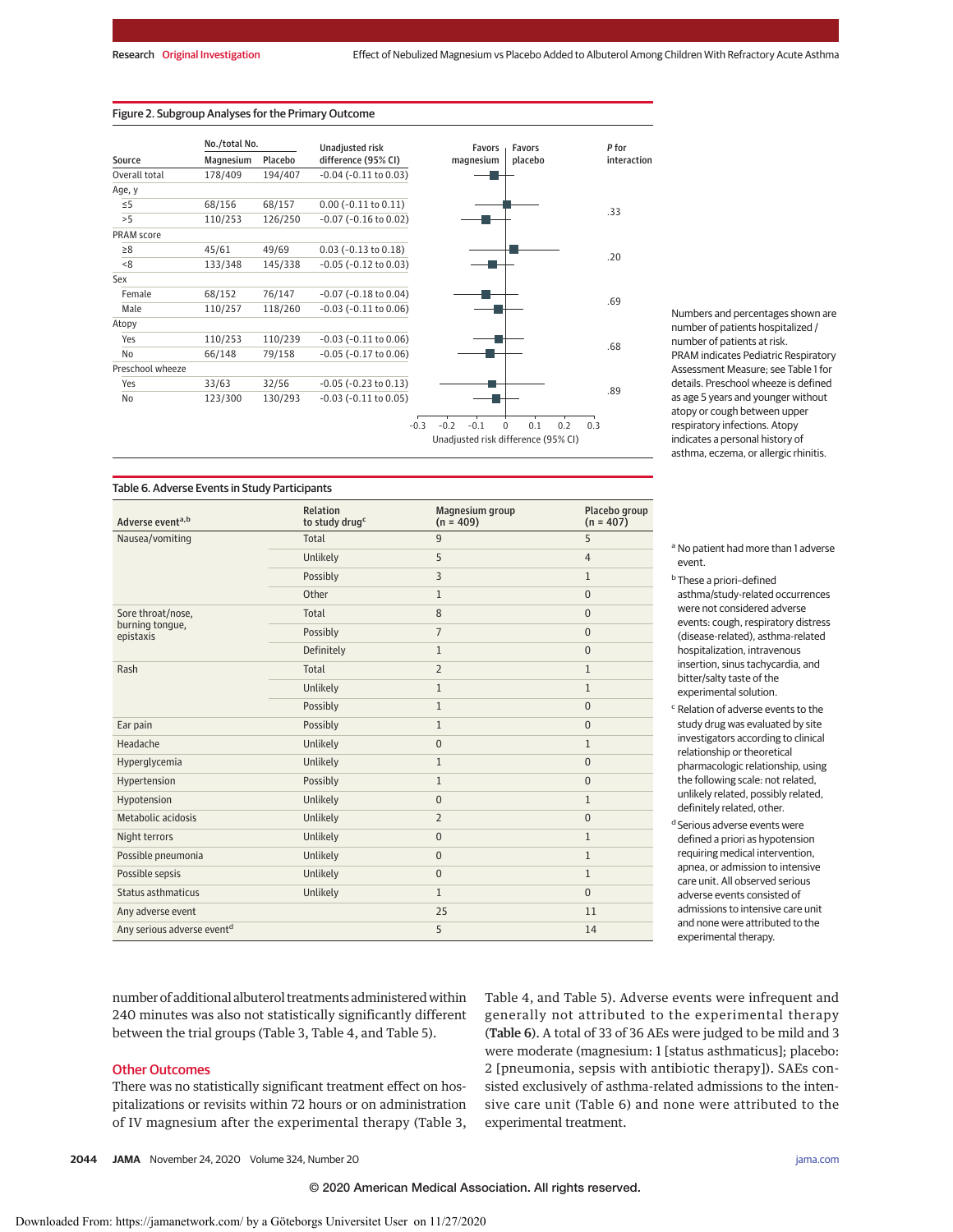# **Discussion**

In this randomized trial of children with acute asthma refractory to optimized initial therapy, administration of nebulized magnesiumwith albuterol did not significantly decrease hospitalizations within 24 hours compared with placebo with albuterol.

An important challenge in the management of moderate to severe acute asthma is that the response to the first-lineED treatment is variable. One well-documented reason for these treatment failures are genetic polymorphisms leading to varied response to inhaled  $\beta_2$  agonists and delayed improvement after corticosteroids.33-36 Inchildren refractory to the initial optimized therapy, inhaled magnesium would in theory seem to be an attractive second-line agent. To date, however, there have been relatively few published studies, and those have been criticized for use of poorly standardized entry criteria, heterogeneous outcome measures, and widely varying co-interventions.<sup>8,37</sup> Consequently, current systematic reviews of nebulized magnesium in childhood asthma conclude there is substantial uncertainty about its effectiveness. 8,37,38

More specifically, 2 larger pediatric randomized trials of inhaled magnesium have been published. $14,15$  On one hand, Alansari et al<sup>15</sup> concluded that nebulized magnesium did not significantly reduce time to discharge readiness in 365 hospitalized patients in a single center in Qatar. On the other hand, in a multicenter ED-based trial of 508 children in the United Kingdom, Powell et  $al<sup>14</sup>$  demonstrated that receipt of inhaled magnesium resulted in a statistically significant but clinically small improvement in the Yung asthma score. This study led the British Thoracic Society Scottish Intercollegiate Guidelines Network to recommend that inhaled magnesium be added to each bronchodilator treatment in the first hour in children with severe asthma and short symptom duration or oxygen saturation of less than 92%.<sup>39</sup>

To overcome limitations of previous studies, this trial used standardized patient entry criteria assessed by a validated PRAM score, optimized initial therapy prior to screening for study eligibility, tested a large magnesium dose delivered via high-efficiency nebulizer, and ensured adequate power for assessment of a health care utilization outcome. This study provides evidence that children who remain in moderate to severe respiratory distress despite aggressive initial therapy do not derive benefit from inhaled magnesium.

Plausible reasons for lack of benefit of inhaled magnesium deserve consideration. First, it is unlikely that insufficient magnesium dose or inadequate delivery were responsible. While 7% of children did not receive all 3 magnesium doses, analyses limited to children who received all 3 doses showed similar results, suggesting that this issue did not confound the results. Second, because a high-efficiency nebulizer was used to administer albuterol along with the study drug and/or placebo, participants received a much larger dose of albuterol to the lower airways than is achieved with conventional nebulizers. Therefore, some children who experienced inadequate responses to the initial treatment regimen, which included standard dose of albuterol, may have improved due to the augmented albuterol deposition provided by the highefficiency nebulizer. This response may have masked any added benefit of magnesium. Additionally, while the pragmatic study design may have increased generalizability of the study findings, lack of standardized hospitalization criteriamay have contributed to the null result.

#### Limitations

This trial has several limitations. First, it was not feasible to confirm physician-diagnosed asthma at the time of enrollment in all participants. To mitigate the risk of enrollment of children without asthma, children younger than 2 years of age and those presenting with their first episode of asthmalike phenotype who may have had other diagnoses were excluded.

Second, only a small proportion of enrolled children had severe respiratory distress because some children with very high presenting PRAM scores received IV magnesium shortly after arrival based on physician judgment.

Third, while severe PRAM denotes a risk for hospitalization, the subgroup analyses suggest lack of statistically significant treatment effect of nebulized magnesium in children with PRAM scores of 8 or higher. Therefore, the results do not support that children with severe presentation might derive benefit from magnesium.

Fourth, while the PRAM scoring has been shown to have good interrater reliability<sup>20</sup> and PRAM is routinely used to monitor response to therapy in children with asthma in Canadian EDs, the decision to hospitalize children is not standardized and is influenced by multiple patient-level and system factors. However, the randomized study design used does minimize the effect of such variation on the outcomes of interest.

Fifth, because the 95% CI around the difference in the primary outcome includes 10%, the study may have been underpowered to detect small differences in favor of magnesium. In addition, the study results are not generalizable to magnesium therapy administered intravenously.

# **Conclusions**

Among children with refractory acute asthma in the ED, nebulized magnesium with albuterol, compared with placebo with albuterol, did not significantly decrease the hospitalization rate for asthma within 24 hours. The findings do not support use of nebulized magnesium with albuterol among children with refractory acute asthma.

### ARTICLE INFORMATION

**Accepted for Publication:** September 21, 2020. **Author Affiliations:** Division of Pediatric Emergency Medicine, The Hospital for Sick

Children, University of Toronto, Toronto, Ontario, Canada (Schuh, Sweeney, Rumantir); Research Institute, The Hospital for Sick Children, University of Toronto, Toronto, Ontario, Canada (Schuh, Finkelstein); Division of Respiratory Medicine,

Research Institute, The Hospital for Sick Children, University of Toronto, Toronto, Ontario, Canada (Coates); Ontario Child Health Support Unit, SickKids Research Institute, Toronto, Ontario, Canada (Willan); Dalla Lana School of Public Health,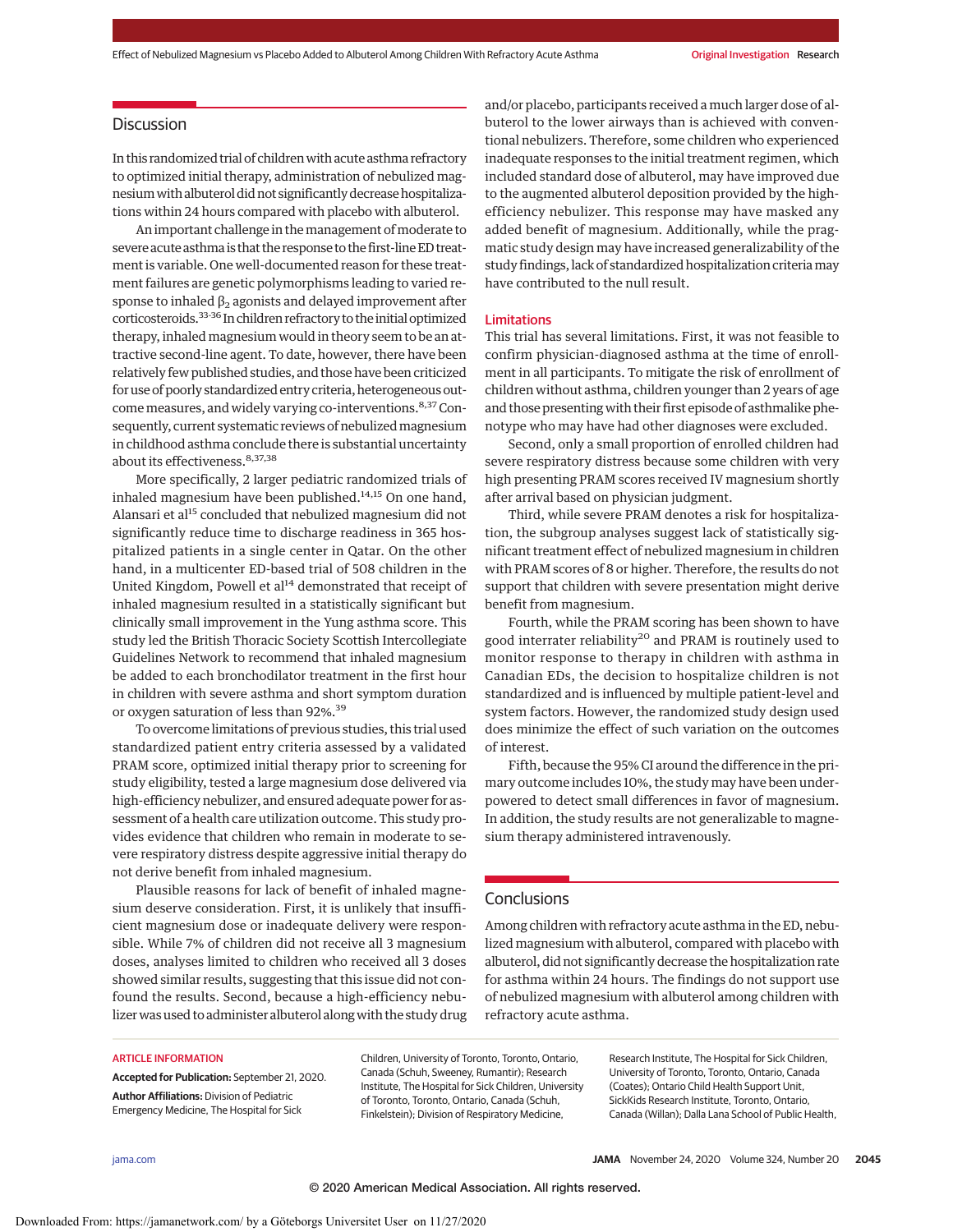University of Toronto, Toronto, Ontario, Canada (Willan); Research Institute, Clinical Research Services, The Hospital for Sick Children, Toronto, Ontario, Canada (Stephens); Department of Biostatistics, Princess Margaret Cancer Centre, University of Toronto, Toronto, Ontario, Canada (Atenafu); Divisions of Pediatric Emergency Medicine and Clinical Pharmacology and Toxicology, The Hospital for Sick Children, University of Toronto, Toronto, Ontario, Canada (Finkelstein); Departments of Pediatrics and Emergency Medicine, Alberta Children's Hospital, University of Calgary, Calgary, Alberta, Canada (Thompson); Alberta Children's Hospital Research Institute, University of Calgary, Calgary, Alberta, Canada (Thompson); Department of Pediatrics and Emergency Medicine, Children's Hospital of Eastern Ontario, University of Ottawa, Ottawa, Ontario, Canada (Zemek, Plint); CHEO Research Institute, Ottawa, Ontario, Canada (Zemek, Plint); Department of Pediatric Emergency Medicine, CHU Sainte-Justine, Montréal, Quebec, Canada (Gravel, Ducharme); Department of Pediatrics and of Social and Preventive Medicine, Université de Montréal, Montréal, Quebec, Canada (Gravel, Ducharme); Departments of Pediatrics, Emergency Medicine, and Physiology & Pharmacology, Alberta Children's Hospital, Calgary, Alberta, Canada (Johnson); Alberta Children's Hospital Research Institute, Cumming School of Medicine, University of Calgary, Calgary, Alberta, Canada (Johnson); Division of Pediatric Emergency Medicine, British Columbia Children's Hospital, University of British Columbia, Vancouver, British Columbia, Canada (Black); Departments of Pediatrics and Emergency Medicine, Stollery Children's Hospital, University of Alberta, Edmonton, Alberta, Canada (Curtis); Pediatrics/Pediatric Emergency Medicine, University of Manitoba, Winnipeg, Manitoba, Canada (Beer); Children's Hospital Research Institute of Manitoba, Winnipeg, Manitoba, Canada (Beer); Department of Pediatrics and Child Health, University of Manitoba, Winnipeg, Manitoba, Canada (Klassen); Children's Hospital Research Institute of Manitoba, Winnipeg, Manitoba, Canada (Klassen); Pharmacy Department, The Hospital for Sick Children, Toronto, Ontario, Canada (Nicksy); Sections of Pediatric Emergency Medicine and Gastroenterology, Departments of Pediatrics and Emergency Medicine, Alberta Children's Hospital, Alberta Children's Hospital Research Institute, Cumming School of Medicine, University of Calgary, Calgary, Alberta, Canada (Freedman).

**Author Contributions:** Dr Schuh had full access to all of the data in the study and takes responsibility for the integrity of the data and the accuracy of the data analysis.

Concept and design: Schuh, Coates, Willan, Zemek, Plint, Gravel, Ducharme, Johnson, Black, Curtis, Klassen, Nicksy, Freedman.

Acquisition, analysis, or interpretation of data: Sweeney, Rumantir, Willan, Stephens, Atenafu, Finkelstein, Thompson, Zemek, Plint, Gravel, Black, Curtis, Beer, Nicksy, Freedman.

Drafting of the manuscript: Schuh, Stephens, Curtis, Nicksy, Freedman.

Critical revision of the manuscript for important intellectual content: Schuh, Sweeney, Rumantir, Coates, Willan, Stephens, Atenafu, Finkelstein, Thompson, Zemek, Plint, Gravel, Ducharme, Johnson, Black, Curtis, Beer, Klassen, Freedman.

Statistical analysis: Willan, Stephens, Atenafu.

Obtained funding: Schuh, Zemek, Plint, Gravel, Johnson, Curtis, Freedman. Administrative, technical, or material support:

Sweeney, Rumantir, Coates, Finkelstein, Thompson, Gravel, Ducharme, Black, Beer, Nicksy, Freedman. Supervision: Schuh, Sweeney, Rumantir, Johnson, Beer, Klassen.

**Conflict of Interest Disclosures:** Dr Schuh reported receiving grants from the Canadian Institutes for Health Research (CIHR), Thrasher Research Fund, Physicians' Services Incorporated Foundation, and Hospital for Sick Children and nonfinancial support from La Diffusion Technique Francaise during the conduct of the study. Dr Sweeney reported receiving grants from the Hospital for Sick Children during the conduct of the study. Dr Finkelstein reported receiving grants from CIHR during the conduct of the study. Dr Zemek reported holding competitively funded research grants from CIHR, Ontario Neurotrauma Foundation, Physicians' Services Incorporated Foundation, CHEO Foundation, Ontario Brain Institute, Ontario SPOR Support Unit, National Football League, and Clinical Research Chair in Pediatric Concussion from the University of Ottawa. He has no commercial conflicts of interest to disclose. Dr Gravel reported receiving grants from CIHR during the conduct of the study. Dr Ducharme reported receiving unrestricted research funds from GlaxoSmithKline, AstraZeneca, Novartis, Teva, and Trudell Medical; grants from GlaxoSmithKline, Covis, Thorasys, and CIHR; and personal fees from Thorasys, Covis, and Teva outside the submitted work. No other disclosures were reported.

**Funding/Support:** This research was supported by grants from CIHR, the Thrasher Research Fund, the Physicians' Services Incorporated Foundation, and the Hospital for Sick Children. Dr Freedman is supported by the Alberta Children's Hospital Foundation Professorship in Child Health and **Wellness** 

**Role of the Funder/Sponsor:** The funders had no role in the design and conduct of the study; collection, management, analysis, and interpretation of the data; preparation, review, or approval of the manuscript; and decision to submit the manuscript for publication.

**Group Information:** The Pediatric Emergency Research Canada (PERC) Network members include the following: Suzanne Schuh, MD, Judy Sweeney, RN, BScN, Maggie Rumantir, MD, Allan L. Coates, MDCM, BEng, Andrew R. Willan, PhD, Derek Stephens, MSc, BSc, Yaron Finkelstein, MD, and Darcy Nicksy, BScPhM (The Hospital for Sick Children, Toronto, Ontario, Canada); Graham Thompson, MD, and Stephen B. Freedman, MDCM, MSc (Alberta Children's Hospital, Calgary, Alberta, Canada); Darcy Beer, MD, and Terry Klassen, MD, MSc (Winnipeg Children's Hospital, Winnipeg, Manitoba, Canada); Sarah Curtis, MD (Stollery Children's Hospital, Edmonton, Alberta, Canada); Jocelyn Gravel, MD, MSc, and Francine Ducharme, MD, MSc (Sainte-Justine Pédiatrie, Montreal, Quebec, Canada); Roger Zemek, MD, and Amy Plint, MD, MSc (Children's Hospital of Eastern Ontario, Ottawa, Ontario, Canada); and Karen Black, MD, MSc (British Columbia Children's Hospital, Vancouver, British Columbia, Canada).

**Meeting Presentation:** This study was accepted for a platform presentation at the annual conference of the Pediatric Academic Societies; May 2020; Philadelphia, Pennsylvania.

**Additional Contributions:** We thank the participants and their families for trusting us to conduct this trial; the trial investigators and support staff across all sites for their commitment to the successful conduct of the trial; the site coordinators, including Rena Papadimitropoulos (research coordinator, Children's Hospital of Winnipeg), Arpita Majundar (MSc, Children's Hospital of Winnipeg), Jianling Xie (MD, MPH, Alberta Children's Hospital), Dale Dalgleish (RN, BHScN, CHEO), Candice McGahern (BA, CHEO), Ally Slattery (RN, British Columbia Children's Hospital), Maryse Lagace (RN, BScN, CCRP, CHU Sainte-Justine, Montreal), Manasi Rajagopal (research coordinator, Stollery Children's Hospital), and Nadia Dow (research coordinator, Stollery Children's Hospital) for trial coordination; the emergency department physicians, nurses, and ancillary staff at all sites; the staff of the Pediatric Research Academic Initiative at SickKids Emergency (PRAISE) and of the SickKids Emergency Assistants for Research in Child Health (SEARCH) programs for identifying potentially eligible participants; Tanveer H. Collins (MD, The Hospital for Sick Children) for his help with the database; Aya Finkelstein (The Hospital for Sick Children) for her help with the study database; and Lejla Halilovic (BSc, The Hospital for Sick Children) for her administrative assistance with the manuscript preparation. The site coordinators and Dr Collins received financial compensation for their role in the study. The other contributors were not compensated.

**Data Sharing Statement:** See [Supplement 6.](https://jamanetwork.com/journals/jama/fullarticle/10.1001/jama.2020.19839?utm_campaign=articlePDF%26utm_medium=articlePDFlink%26utm_source=articlePDF%26utm_content=jama.2020.19839)

#### **REFERENCES**

**1**. Moorman JE, Rudd RA, Johnson CA, et al; Centers for Disease Control and Prevention (CDC). National surveillance for asthma: United States, 1980-2004. [MMWR Surveill Summ](https://www.ncbi.nlm.nih.gov/pubmed/17947969). 2007;56(8):1- [54.](https://www.ncbi.nlm.nih.gov/pubmed/17947969)

**2**. National Asthma Education and Prevention Program. Expert Panel Report 3 (EPR-3): guidelines for the diagnosis and management of asthma: summary report 2007. J Allergy Clin Immunol. 2007;120(5)(suppl):S94-S138. doi[:10.1016/j.jaci.2007.](https://dx.doi.org/10.1016/j.jaci.2007.09.029) [09.029](https://dx.doi.org/10.1016/j.jaci.2007.09.029)

**3**. Global Initiative for Asthma. Global Initiative for Asthma (GINA). Accessed April 5, 2020. [http://](http://www.ginasthma.org) [www.ginasthma.org](http://www.ginasthma.org)

**4**. Ortiz-Alvarez O, Mikrogianakis A; Canadian Paediatric Society, Acute Care Committee. Managing the paediatric patient with an acute asthma exacerbation. Paediatr Child Health. 2012;17 (5):251-262. doi[:10.1093/pch/17.5.251](https://dx.doi.org/10.1093/pch/17.5.251)

**5**. Tse SM, Tantisira K, Weiss ST. The pharmacogenetics and pharmacogenomics of asthma therapy. Pharmacogenomics J. 2011;11(6): 383-392. doi[:10.1038/tpj.2011.46](https://dx.doi.org/10.1038/tpj.2011.46)

**6**. Cheuk DK, Chau TC, Lee SL. A meta-analysis on intravenous magnesium sulphate for treating acute asthma. Arch Dis Child. 2005;90(1):74-77. doi[:10.](https://dx.doi.org/10.1136/adc.2004.050005) [1136/adc.2004.050005](https://dx.doi.org/10.1136/adc.2004.050005)

**7**. Griffiths B, Kew KM. Intravenous magnesium sulfate for treating children with acute asthma in the emergency department. [Cochrane Database](https://www.ncbi.nlm.nih.gov/pubmed/27126744) Syst Rev[. 2016;4:CD011050.](https://www.ncbi.nlm.nih.gov/pubmed/27126744)

**8**[. Su Z, Li R, Gai Z. Intravenous and nebulized](https://www.ncbi.nlm.nih.gov/pubmed/27126744) [magnesium sulfate for treating acute asthma in](https://www.ncbi.nlm.nih.gov/pubmed/27126744) [children: a systematic review and meta-analysis.](https://www.ncbi.nlm.nih.gov/pubmed/27126744)